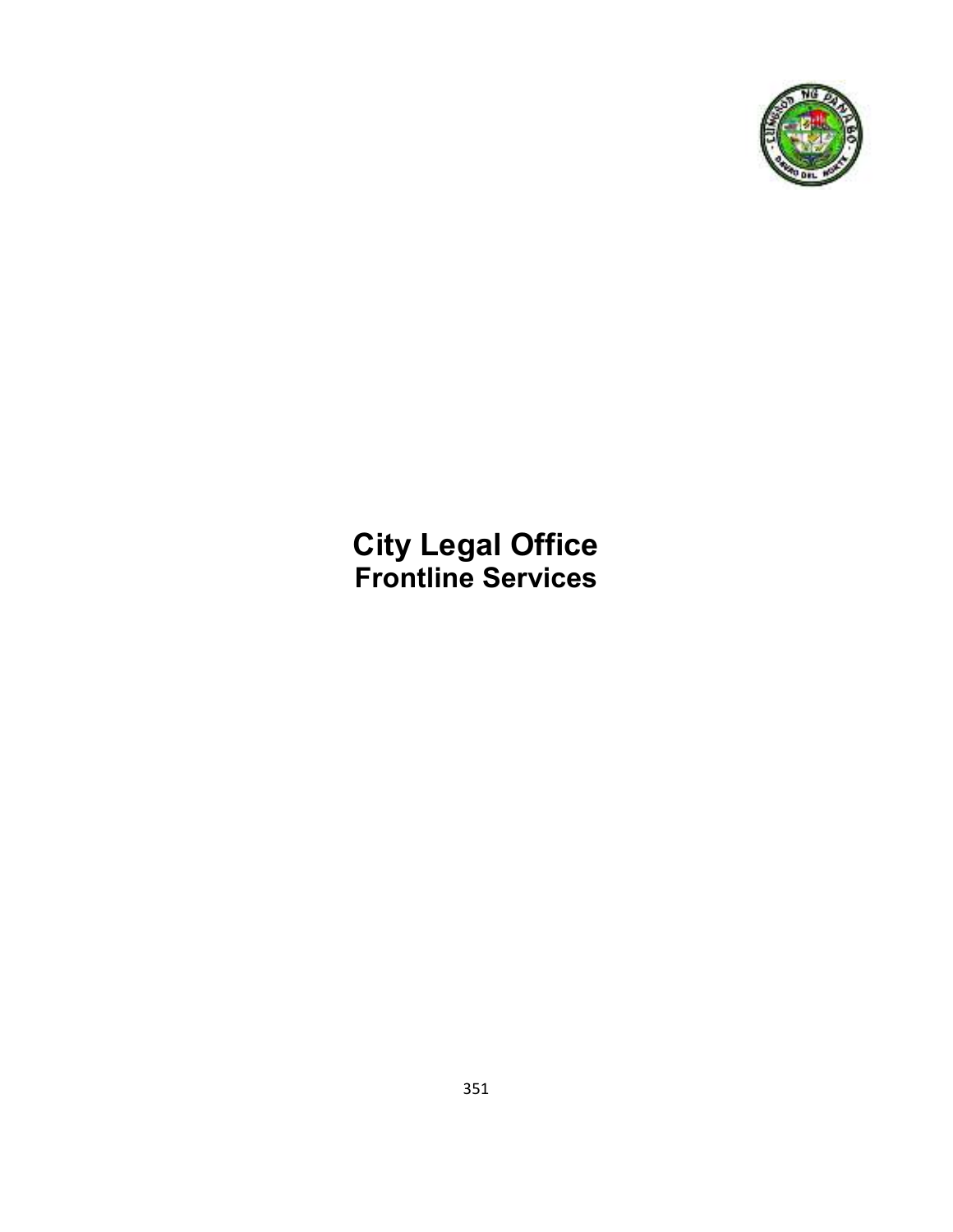

## **1. Legal Consultation**

The City Legal Office provides free legal consultation/advice to walk-in clients, City/Barangay Officials and employees. Client's concerns/problems are responded to and acted upon with legal advice.

| <b>Office or Division:</b>                                                                                                                              | <b>City Legal Office</b>                                                                                                                            |                                  |                                  |                                                                         |
|---------------------------------------------------------------------------------------------------------------------------------------------------------|-----------------------------------------------------------------------------------------------------------------------------------------------------|----------------------------------|----------------------------------|-------------------------------------------------------------------------|
| <b>Classification:</b>                                                                                                                                  | <b>Highly Technical</b>                                                                                                                             |                                  |                                  |                                                                         |
| <b>Type of Transaction:</b>                                                                                                                             | G2C - Government to Citizens                                                                                                                        |                                  |                                  |                                                                         |
| Who may avail:                                                                                                                                          | All                                                                                                                                                 |                                  |                                  |                                                                         |
| <b>CHECKLIST OF REQUIREMENTS</b>                                                                                                                        |                                                                                                                                                     | <b>WHERE TO SECURE</b>           |                                  |                                                                         |
| None                                                                                                                                                    |                                                                                                                                                     | Not Applicable                   |                                  |                                                                         |
| <b>CLIENT STEPS</b>                                                                                                                                     | <b>AGENCY</b><br><b>ACTIONS</b>                                                                                                                     | <b>FEES TO BE</b><br><b>PAID</b> | <b>PROCESSING</b><br><b>TIME</b> | <b>PERSON</b><br><b>RESPONSIBLE</b>                                     |
| 1. Fill-out the logbook<br>and state the purpose<br>of the visit                                                                                        | 1. Assists client in<br>filling-out the<br>logbook and<br>conducts<br>preliminary<br>interview (fillout<br>the Daily Legal<br>Consultation<br>Form) | None                             | $\overline{3}$ Hours             | <b>Administrative Staff</b><br><b>City Legal Office</b>                 |
| 2. Wait for the<br>endorsement of case<br>to the assigned legal<br>officer/authorized<br>officer.                                                       | 2. Refers client to<br>the legal<br>officer/authorized<br>officer for<br>consultation of the<br>client's problem/<br>concern.                       | <b>None</b>                      | 1 Hour                           | <b>Administrative Staff</b><br><b>City Legal Office</b>                 |
| 3. Narrates the<br>problem/concern by<br>providing honest and<br>relevant/factual<br>information and/or<br>present necessary<br>supporting<br>documents | 3. Interviews and<br>validates/review<br>the facts<br>presented.<br>3.1 Renders legal<br>advice                                                     | None                             | 4 Hours                          | Legal Officer/<br><b>Authorized Officer</b><br><b>City Legal Office</b> |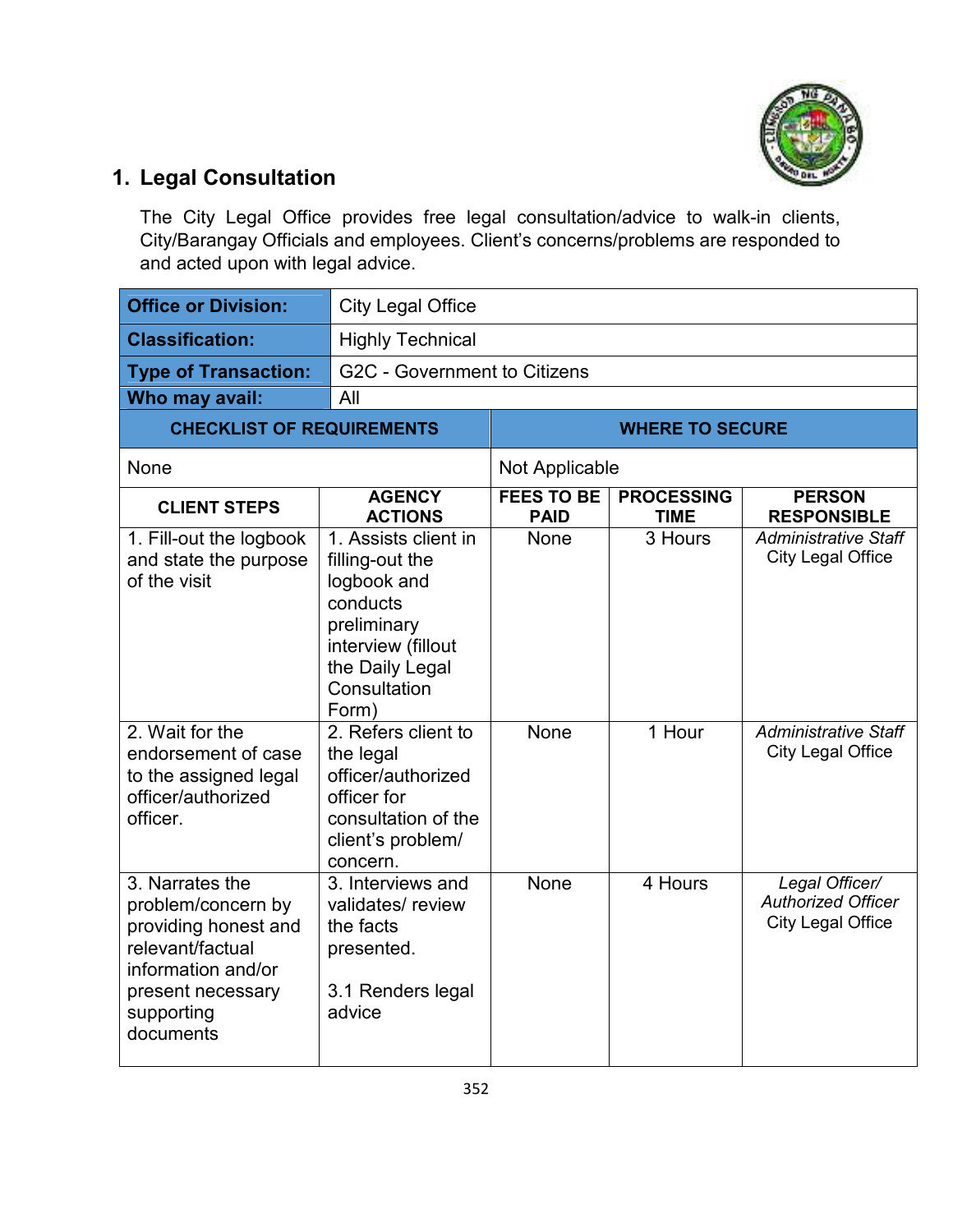

| 3.1 Receive the legal |               |             |         |  |
|-----------------------|---------------|-------------|---------|--|
| advice                |               |             |         |  |
|                       | <b>TOTAL:</b> | <b>None</b> | 8 Hours |  |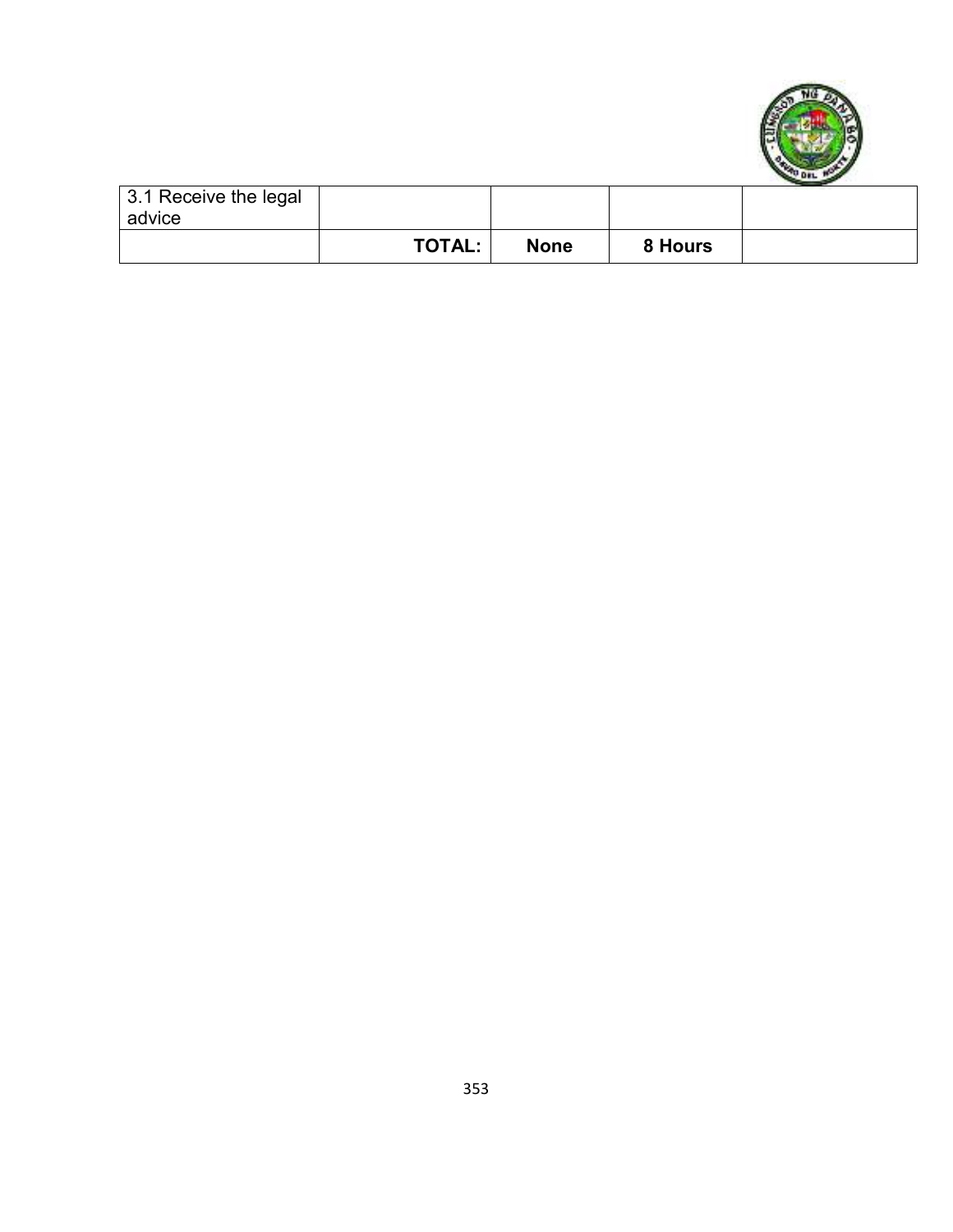

## **2. Legal Assistance**

The City Legal Office provides free legal assistance to walk-in clients. The assistance provided to clients includes the drafting of legal instruments (formal sworn statement of facts, signed by the affiant and/or witnesses).

| <b>Office or Division:</b>                                                                                                               | <b>City Legal Office</b>                                                                                                                                                   |                                                                                                                                                                                                                      |                                  |                                                         |
|------------------------------------------------------------------------------------------------------------------------------------------|----------------------------------------------------------------------------------------------------------------------------------------------------------------------------|----------------------------------------------------------------------------------------------------------------------------------------------------------------------------------------------------------------------|----------------------------------|---------------------------------------------------------|
| <b>Classification:</b>                                                                                                                   | <b>Highly Technical</b>                                                                                                                                                    |                                                                                                                                                                                                                      |                                  |                                                         |
| <b>Type of Transaction:</b>                                                                                                              | G2C - Government to Citizens                                                                                                                                               |                                                                                                                                                                                                                      |                                  |                                                         |
| Who may avail:                                                                                                                           | All                                                                                                                                                                        |                                                                                                                                                                                                                      |                                  |                                                         |
| <b>CHECKLIST OF REQUIREMENTS</b>                                                                                                         |                                                                                                                                                                            | <b>WHERE TO SECURE</b>                                                                                                                                                                                               |                                  |                                                         |
| For the drafting of Legal Instruments:<br>(Affidavits/Special Power of<br>Attorney), please present the following:                       |                                                                                                                                                                            |                                                                                                                                                                                                                      |                                  |                                                         |
| a. Competent Evidence of Identity<br>(Government Issued ID card);                                                                        |                                                                                                                                                                            | Client's ID from issuing Government Office<br>Example: Philippine Identification (PhilID), GSIS<br>UMID, PRC, SSS, COMELEC, LTO, DFA<br>Passport, BIR, SSS, Pag-IBIG, Senior Citizen ID,<br>Government employee's ID |                                  |                                                         |
| if needed in the requested legal<br>instrument/s)                                                                                        |                                                                                                                                                                            |                                                                                                                                                                                                                      |                                  |                                                         |
| b. Other supporting documents<br>original/certified true copy                                                                            |                                                                                                                                                                            | Client's file copy                                                                                                                                                                                                   |                                  |                                                         |
| c. Credible witness/es<br>(A witness who<br>has<br>personal<br>knowledge or who can attest to a fact<br>or event of the affiant/client.) |                                                                                                                                                                            | Client's witness                                                                                                                                                                                                     |                                  |                                                         |
| <b>CLIENT STEPS</b>                                                                                                                      | <b>AGENCY</b><br><b>ACTIONS</b>                                                                                                                                            | <b>FEES TO BE</b><br><b>PAID</b>                                                                                                                                                                                     | <b>PROCESSING</b><br><b>TIME</b> | <b>PERSON</b><br><b>RESPONSIBLE</b>                     |
| 1. Fill-out the logbook<br>state the purpose of<br>the visit.                                                                            | 1. Assists client in<br>filling-out the<br>logbook and<br>conducts<br>preliminary<br>interview and<br>refers client to the<br>legal assistant/<br>Administrative<br>Staff. | None                                                                                                                                                                                                                 | 3 Hours                          | <b>Administrative Staff</b><br><b>City Legal Office</b> |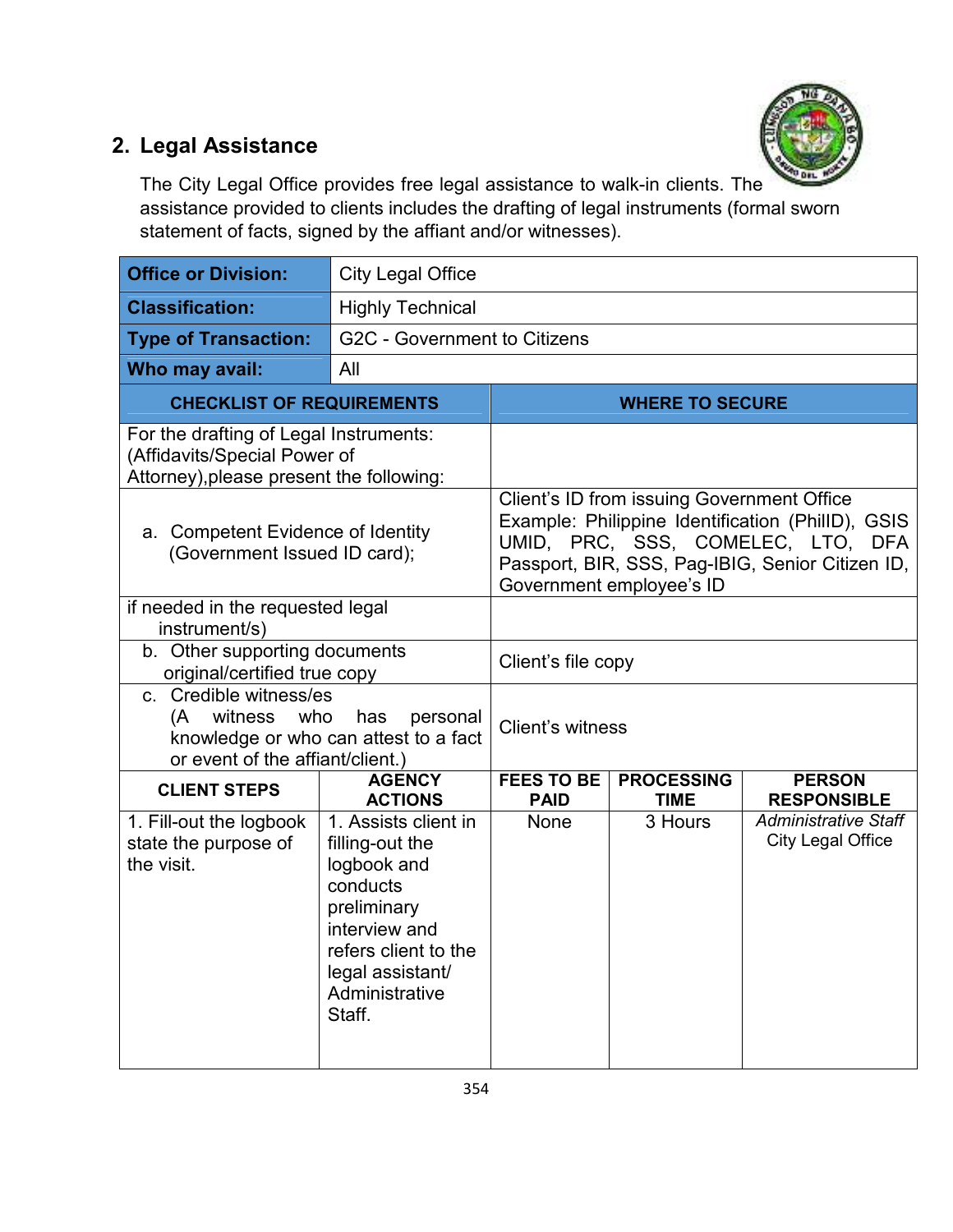

| 2. Provide honest and<br>relevant information. | 2. Interview/clarify<br>the information<br>provided by the<br>client/witness,<br>validates/review<br>the documents<br>presented,<br>prepares the legal<br>instruments for<br>review and<br>approval of the<br>Legal Officer/<br>Administrative<br>Officer | <b>None</b> | 4 Hours | Legal Assistant/<br>Legal Officer/<br><b>Authorized Officer</b><br><b>City Legal Office</b> |
|------------------------------------------------|-----------------------------------------------------------------------------------------------------------------------------------------------------------------------------------------------------------------------------------------------------------|-------------|---------|---------------------------------------------------------------------------------------------|
| 3. Claims the<br>requested legal<br>instrument | 3. Records and<br>releases the<br>requested legal<br>instrument                                                                                                                                                                                           | None        | 1 Hour  | Legal Assistant /<br><b>Administrative Staff</b><br><b>City Legal Office</b>                |
|                                                | TOTAL:                                                                                                                                                                                                                                                    | <b>None</b> | 8 Hours |                                                                                             |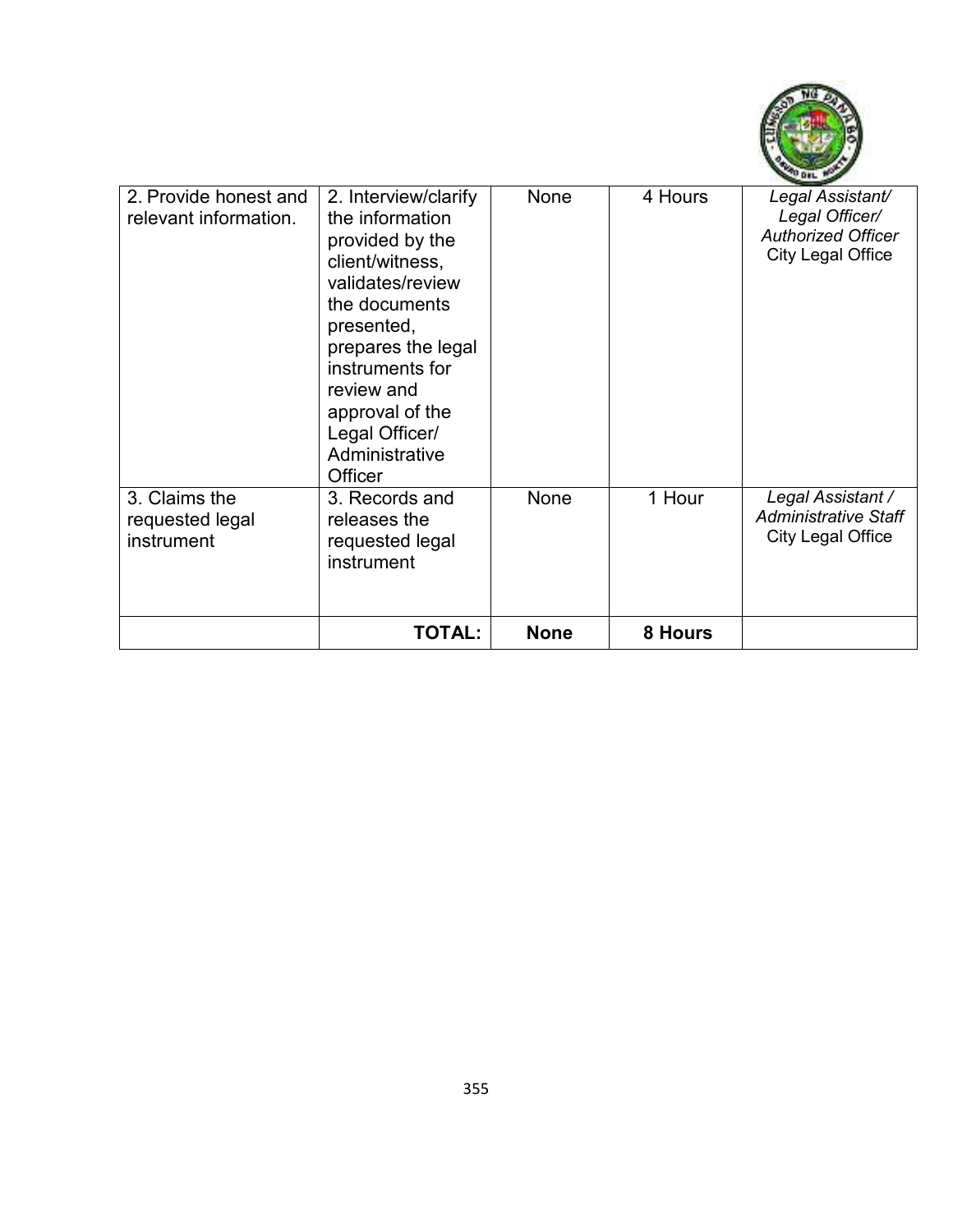

## **3. Issuance of Certification of No Pending Case**

The Certificate of No Pending Case is issued to officials and employees of the City Government of Panabo. The certificate states that he/she has no pending case filed before the Administrative Investigation Committee.

| <b>Office or Division:</b>                                  | <b>City Legal Office</b>                                                                                              |                                                                                                                                                                                                                      |                                  |                                                                              |  |
|-------------------------------------------------------------|-----------------------------------------------------------------------------------------------------------------------|----------------------------------------------------------------------------------------------------------------------------------------------------------------------------------------------------------------------|----------------------------------|------------------------------------------------------------------------------|--|
| <b>Classification:</b>                                      | Simple                                                                                                                |                                                                                                                                                                                                                      |                                  |                                                                              |  |
| <b>Type of Transaction:</b>                                 | G2G - Government to Government                                                                                        |                                                                                                                                                                                                                      |                                  |                                                                              |  |
| Who may avail:                                              |                                                                                                                       | Officials and Employees of the City Government of Panabo                                                                                                                                                             |                                  |                                                                              |  |
| <b>CHECKLIST OF REQUIREMENTS</b>                            |                                                                                                                       | <b>WHERE TO SECURE</b>                                                                                                                                                                                               |                                  |                                                                              |  |
| Request letter and stating its purpose                      |                                                                                                                       |                                                                                                                                                                                                                      |                                  |                                                                              |  |
| Photocopy of valid ID<br>(Government Issued Identification) |                                                                                                                       | Client's ID from issuing Government Office<br>Example: Philippine Identification (PhilID), GSIS<br>UMID, PRC, SSS, COMELEC, LTO, DFA<br>Passport, BIR, SSS, Pag-IBIG, Senior Citizen ID,<br>Government employee's ID |                                  |                                                                              |  |
| <b>CLIENT STEPS</b>                                         | <b>AGENCY</b><br><b>ACTIONS</b>                                                                                       | <b>FEES TO BE</b><br><b>PAID</b>                                                                                                                                                                                     | <b>PROCESSING</b><br><b>TIME</b> | <b>PERSON</b><br><b>RESPONSIBLE</b>                                          |  |
| 1. Request and<br>submit the required<br>documents          | 1. Receive and<br>check the required<br>documents.<br>*Advise the<br>client/employee to<br>return on the next<br>day. | None                                                                                                                                                                                                                 | 30 minutes                       | <b>Administrative Staff</b><br><b>City Legal Office</b>                      |  |
|                                                             | 1.1 Verification of<br>office records for<br>pending<br>administrative<br>case, if any                                |                                                                                                                                                                                                                      | 4 hours                          | <b>Administrative Staff</b><br>(AIC secretariat)<br><b>City Legal Office</b> |  |
|                                                             | 1.2 Preparation<br>of Clearance/<br>Certification                                                                     |                                                                                                                                                                                                                      | 1 hour                           | <b>Administrative Staff</b><br>(AIC secretariat)<br><b>City Legal Office</b> |  |